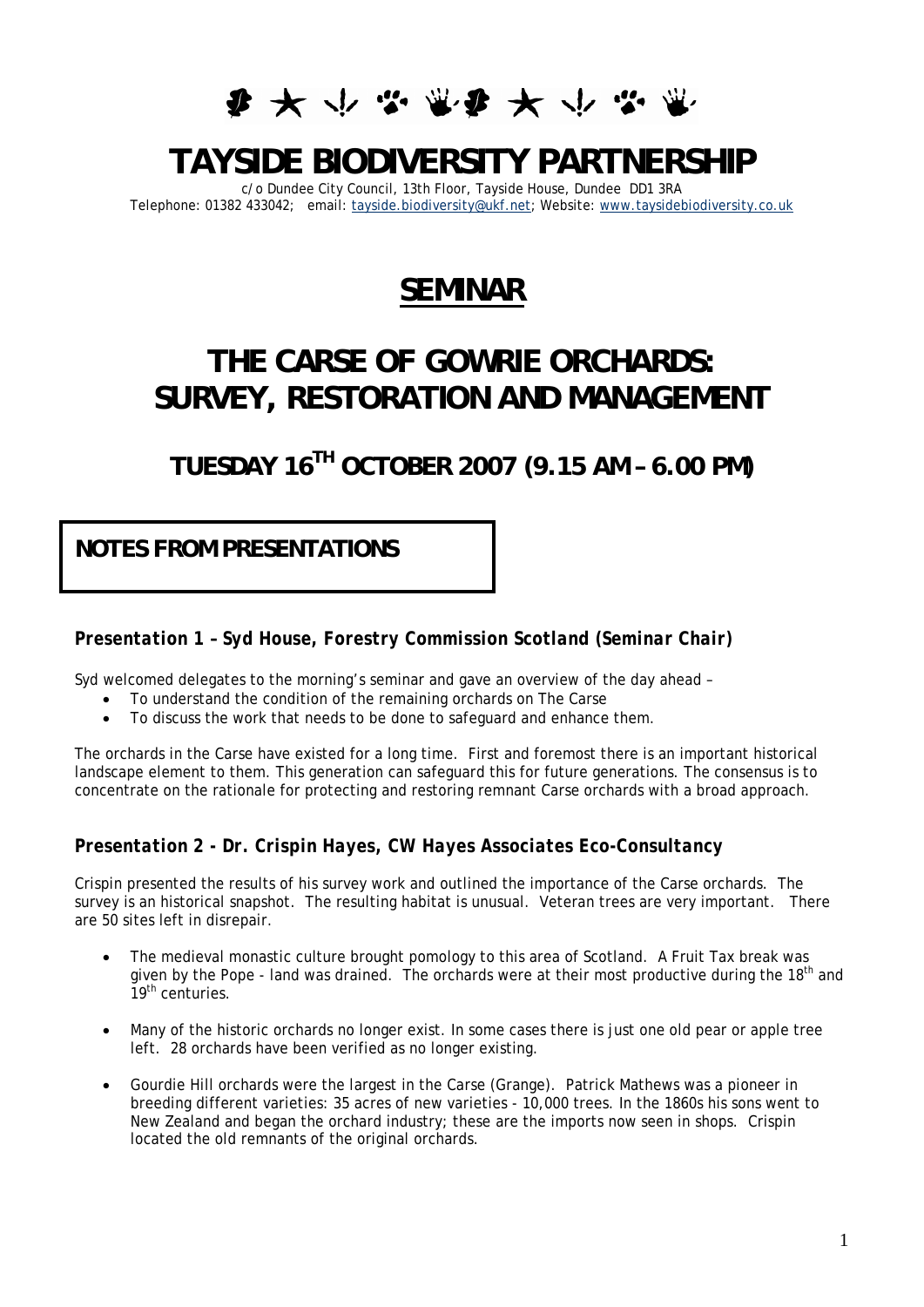- Pitfour in the 1920s this orchard was booming, but by the 1960s no young trees were left. The orchard had totally declined by 1968. Smaller orchards remain at field scale, although not necessarily commercial.
- The Retreat, Carse Grange part of the original orchards: the remains are well looked after.
- Field-scale orchards at Muirhouses and Megginch.

Nine "gems" still remain in the Carse. There are five of historical value, but all have diminished. These could be returned to orchard status.

Orchard loss is due to:

- Agricultural pressure since World War Two
- Benign neglect and old age (process of attrition and wind blow)
- Housing pressure a growing threat

Government policy incentives are hopefully changing. In the meantime, however, no presumption has been taken in Planning to prevent orchard loss. The orchards are a major part of our cultural heritage; they have intrinsic value - hopefully awareness is being raised through organisations working together. There is a proposal for Heritage Orchards so that there is better focussing of attention, awareness-raising, and help with funding.

Indicators for Biodiversity include:

- presence of veteran trees
- the different conditions of trees
- likely niches habitats (especially important for invertebrates, birds and bats)
- vegetation on orchard floor (especially species-rich grassland)
- Management of orchard floor

#### Main points:

- Awareness raising
- Planning = value
- Engagement establish a Carse Orchards organisation to foster ideas
- Establish a nursery with heritage varieties; survey existing varieties, research economic opportunities
- There is a need to constantly review, manage and consider best practice
- Neglect, in many ways, can mean more biodiversity value (increased invertebrate and lichen populations) – these need to be monitored and understood
- Fruit Days, Blossom Days, tourism potential in the Carse all to be explored, many to be taken forward by the local community itself
- Scotland has a great fruit heritage Newburgh, on the south side of the River Tay, is a prime example with over 1,000 mature fruit trees and a thriving and proactive Orchard Group

#### *Question & Answers - Dr. Crispin Hayes*

It was noted that there are other orchard areas around Scotland, such as those in the Clyde Valley. (Fiona Fisher) noted other examples of orchard surveys such as in the Clyde and Newburgh.

(John Hancox) noted the successful Children's Orchard which is located in the middle of the city centre of Glasgow. It attracts children to the Clyde Valley. Orchard-sourced varieties. Networking is very important.

(John Butterworth) noted the technical aspect to restoration and enhancement of existing orchards.

(Crispin Hayes) pointed out that there is a link with the commercial market for fruits locally grown, especially Farmers Markets, Box Schemes, etc.

(Rose Clarkson) Clyde Valley - a survey was carried out 5 years ago: 70 orchards cover 9 miles in length. Motives for conservation are very important. Farmers are busy with their own problems. An example incomers adopted an orchard as part of their land – it is requiring a lot of input to safeguard it. We need new opportunities to help promote orchards and this awareness of opportunities can help the future of local fruit.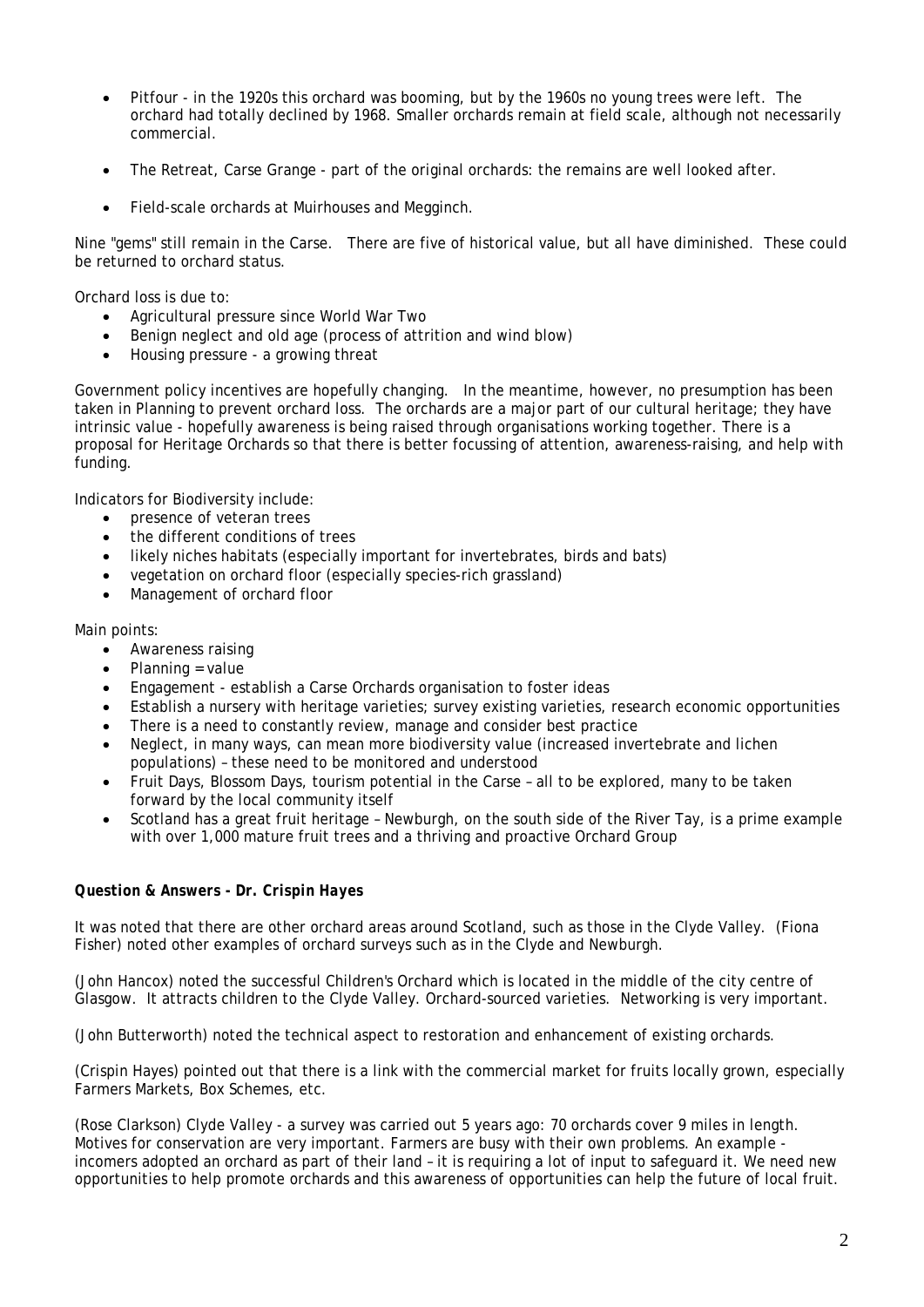(Crispin Hayes) Orchards can involve so many different aspects. There are some pioneers to show this. Cheap labour for soft fruit has been very successful in Tayside.

(Catherine Herdman) Megginch Orchards – the fruit was sold to Dundee stores, but EU regulations made things extremely difficult. Local people still use Megginch produce. Farmers Markets are great but are very labour intensive - although financially viable.

(IW) asked about Cider makers. Crispin confirmed that whilst undertaking survey no-one really mentioned cider-making. It was pointed out that there used to be a small-scale cider-maker in Stanley, Perthshire. (MYoung) said there was little reference to cider - small private, non commercial. There has been reference to Perry-making and pears though.

(George Humphry) SCRI – said that there is a more recent collection at the Scottish Crop Research Institute (Invergowrie) planted in 1981 which could be added to the survey findings.

(A Thomson) Community Woodland Association - there is so much potential for community orchards. The orchards that are in best condition are under ownership - this is key. There is potential to retrieve ownership - and help them continue.

(Mr Rettie) There is an orchard on The Carse waiting for a planning application. Could a TPO help? Crispin said that Tree Preservation Orders are not really a useful way to preserve trees - they tend to get ignored by developers any way. What is needed is a fairer process of engagement and awareness. Brownfields, for example, are ideal for building - save the orchards. Communities need to come together and do something there are ways to fund nowadays. We need to highlight the value of the orchards to owners who look after their own plots.

(Ken Cox) Glendoick. Mentioned ill-conceived legislation - for example a 'fun day' at a local school was organised with children picking their own fruit and learning. The idea was they could eat the fruit they picked for a snack, but at the end of the day the teachers wouldn't allow this. Is this a misinterpretation of the law? What message does this send? SH agreed and said this myth needs to be dispelled.

(Flatfield delegate) It has become a minefield of paper work and bureaucracy. TPOs do not work - we need engagement.

(John Hancox) Concentrate on the value system. There must be a way, an alternative look at the value and potential benefits to be gained. There is educational / cultural and heritage and social benefits which all in turn add value. The Children's Orchard has been popular with Glasgow schools in many ways. We need to charge on regardless. Let's get community engagement.

(Bill Wilson) suggested the importance of securing sources of varieties. CH agreed - some varieties are available, but only commercially, rarely locally. Work does need to be done on varieties. This would be a local responsibility.

(Willie Duncan & Crispin Hayes) - it would be silly to compete with big supermarkets. Heritage varieties should come from heritage orchards. This should be a niche market - organic heritage. Most orchards in the Carse are organic. Can there be Organic Status held to them? The market is out there.

*Before introducing David Imlay, Syd House gave Phil Elliot's apologies for not being at the seminar. Phil had been involved in a car accident the day before and was in hospital undergoing an operation. All seminar delegates gave their best wishes to Phil for his speedy recovery. Syd confirmed that Phil's presentation would be added to the website in due course.* 

#### *Presentation 3 – David Imray, Scottish Government*

David gave a briefing on Scottish Rural Development Plan 2007-2013:

- a one-stop shop (includes non-agricultural)
- Regional Priorities there was an opportunity to get the Carse of Gowrie orchards onto this
- Applications for funding can be made direct to any one of SGRIP, Forestry Commission Scotland and Scottish National Heritage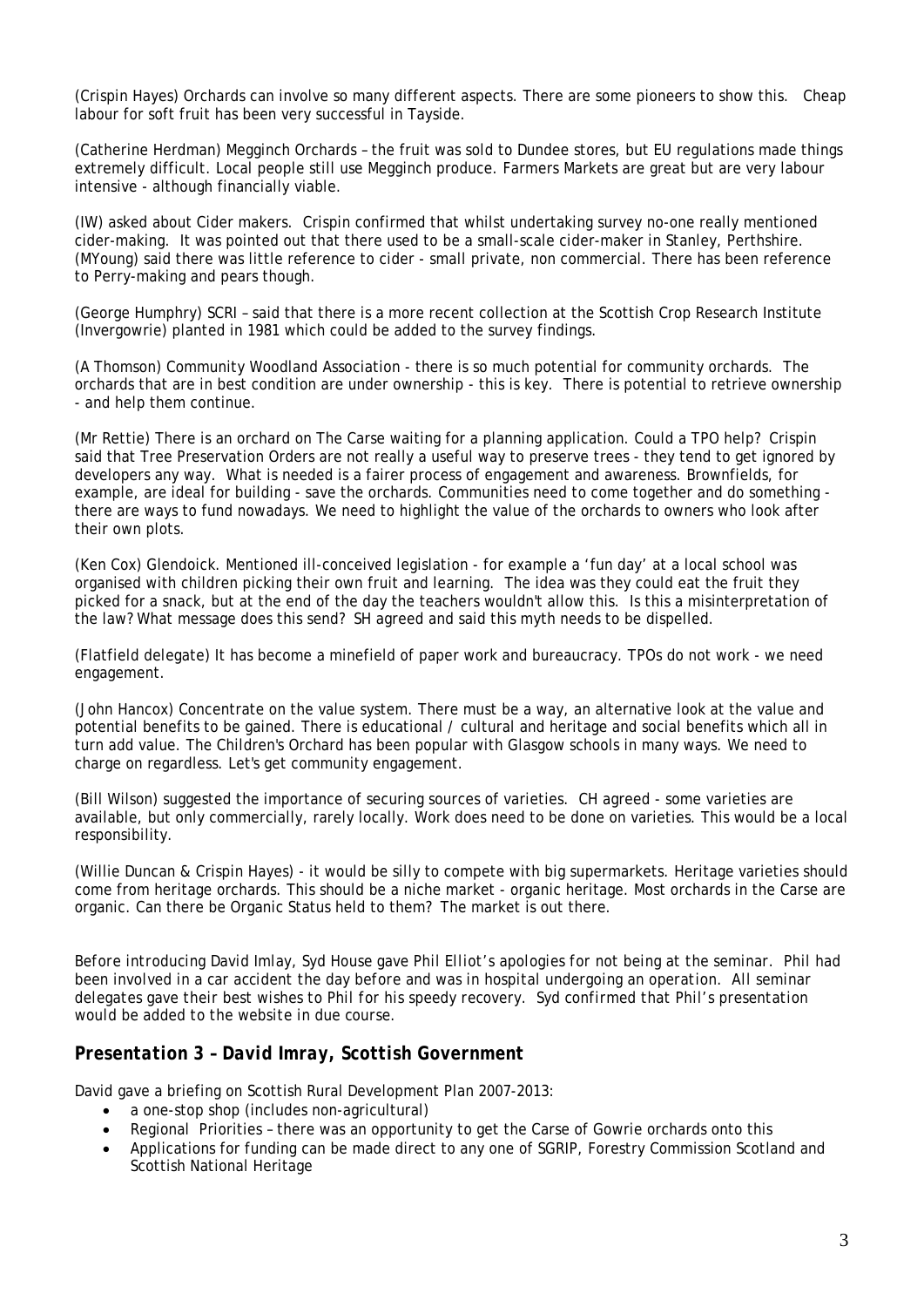Outline on procedure of application for a grant:

- There will be no deadlines for submissions for grants (3 assessment rounds for judging applications per year)
- A 'Statement of Intent' will be required prior to submitting a full application
- Case Officer support throughout the whole process

The system will be more flexible - orchards may well attract support under a number of measures available under be the plan.

The whole process will be driven to achieve appropriate 'Outcomes'. Appropriate 'outcomes' for remnant orchards could be:

- to safeguard and enhance the biodiversity of the landscape
- promote business viability (historical landscape features / add value to produce / diversify rural businesses)
- Investment into restructuring of grant schemes

The following measures/actions might attract support under the new incentives regime to help manage and restore remnant orchards provided the applicant meets the necessary requirements:

- measures for safeguarding and enhancing the historic landscape
- training
- co-operation with other orchard owners
- process and marketing support
- support for non-productive investment (such as for fences)
- woodland creation
- support for development of micro-enterprises (keeping people in rural communities)
- restoring walls and dykes enhance and maintain
- grazing in ancient woodland pasture

Timetable: The SRDP and allied funding support still awaits EC approval which is unlikely prior to the end of 2007. It is intended to launch the scheme as soon as this approval is received so early 2008 is the likely timing. Applications may be made thereafter though it is unlikely any applications will be approved before summer 2008.

#### *Questions & Answers - David Imray*

(Rose Clarkson) Clyde Valley – said that any applicant now requires land to have received IACS registration. (DI) in reply acknowledged this -and added that rural businesses were also eligible for support on some measures. The business just needs to register. (SH) said it is recommended to get the land registered if one is an orchard owner. (Trefor Woodfor). What is needed to register non-agricultural land? Is there a minimum size? Noted it is 0.3Ha for agricultural land.

The SGPID office in Broxden allows register for mapping.

(Christine Hall) SAC - Proposed Regional Project Assessment Committees (this Committee will decide on - any numbers yet? (SH) outlined the background to this in general terms. The means by which RPAC's will operate and the opportunity for engagement by wider stakeholders will be publicised shortly.

(A Thomson) - Community Woodlands Association. Agrees there is good advice on the website. IACS is very user-unfriendly. Broxden office is very helpful if you make time to go in person.

#### *Presentation 4 – Ron Gillies, Cairn o'Mhor Winery*

Ron has been making wine for the past 25 years. He uses grape yeast; apples need more work, including a special press. A niche market is essential - there are 66 micro-breweries in the UK. All have done well. He is making something different. The Carse of Gowrie is great and has much potential. Apple / pear wine there would be enough fruit on the Carse, if the orchards were looked after. No new trees would have to be planted.

Ron has won 'Great Taste Awards' for his Strawberry and Elderberry wines. There is a lot of potential in what is growing in the Carse already but there is a lot of marketing involved. Cairn o'Mhor participates in around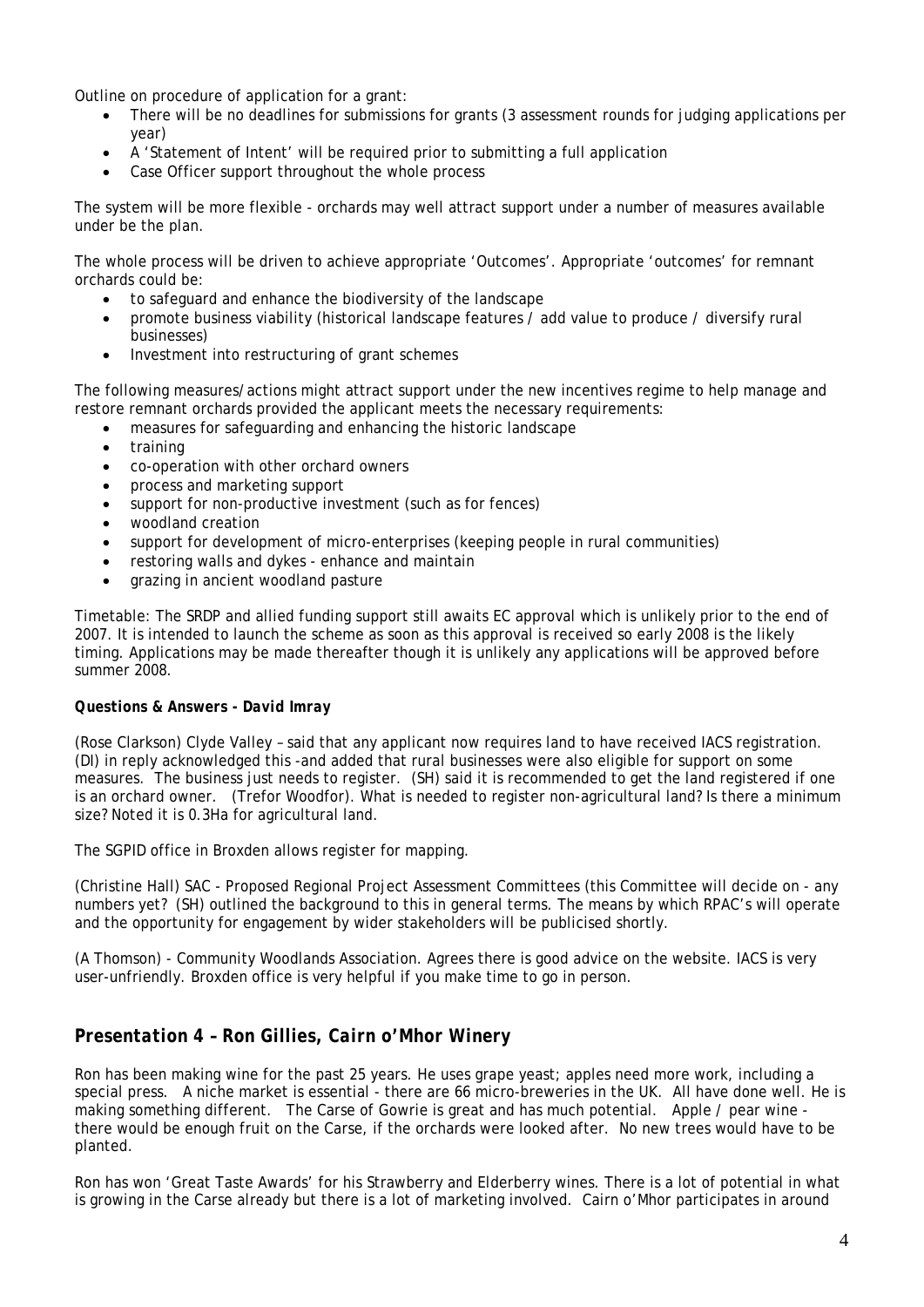250 events a year, mainly at Farmers' Markets. Networking IS key, plus initial hard work until you get established.

One of Cairn o'Mhor specialities is Elderberry wine which can't be bought commercially. There is a lot of wild elderberry around - mainly ornamental variegated varieties. RG has taken cuttings of his favourites and planted them on 2 acres of land - there are 13 or 14 varieties and 99% of these cuttings have been successful. Fifteen years ago his main success was the elderberry. The end of the wine season currently finishes with elderberry.

RG's efforts were recorded, last October, on "The Woman Who Ate Scotland" TV series based around the Edinburgh Farmers' Market. He invented a mixed Rowan, Hawthorn, Elder and Rosehip wine - very successful. Unusual wines have great potential and a big market. He has 300 outlets throughout Scotland, England and Germany. He supplies ASDA and Historic Scotland. He is still a low key modest enterprise.

Over the years there has been great change: the angle of the market, countries, varieties and colours. Strawberries have great potential - fruit wine does not have to be grapes.

The commercial aspect is a bit by-the-way. There is potential for the tourism industry. People see the Carse of Gowrie becoming less rural. It is important to look after the Carse and its character. RG noted the slashing of hedges, cutting of grass road verges - tidiness is not the answer and is not pretty. The Council, Government, everybody has a part to play; communities need to shout louder. Human neglect is good in some cases - let wildflowers grow – it helps the pollinating bees. Over-cutting hedges means no birds as none of the hedge fruit is kept back for them.

#### *Questions & Answers - Ron Gillies*

Where do you get your recipes? RG – I've been flexible and experimented. Over the years I have been able to tweak recipes to suit.

(Christine Hall) Is it financially viable for you to buy fruit from farmers? (RG) –In some cases. (Christine Hall) agreed with RG's point on the issue of verge and hedge cutting problem.

#### *Presentation 5 – Kay Lamb, Cittaslow Project (Perth & Kinross Council)*

2005 was the year Perth became branded as a Food Town. "Ludlow" is a Slow Food Town. Perth is the first Slow Food Town in Scotland.

"Ark of Taste" / "Presidia" - established to help preserve lost heritage brands / rediscovers catalogues and flavours.

Orchard-related produce: perry - a product that was widely popular then became largely lost - the project is helping to bring it back. Jersey Blackbutter - spices, liquorice.

California - used to have thousands of orchards - but no longer - we could exchange knowledge and work together - "Terra Moda"?

#### *Questions & Answers - Kay Lamb*

(?) Does Cittaslow get consulted to help respond to planning applications? (KL) No - but councils and environmental departments are involved with the process indirectly.

(?) I am a member of the Slow Food Project in Perth - I just want to say that they do have great evening meetings. However I think that there is a problem with the word Cittaslow - "Citta" suggests "city" but the movement is not only concerned with cities - suggesting a more local / Scottish name.

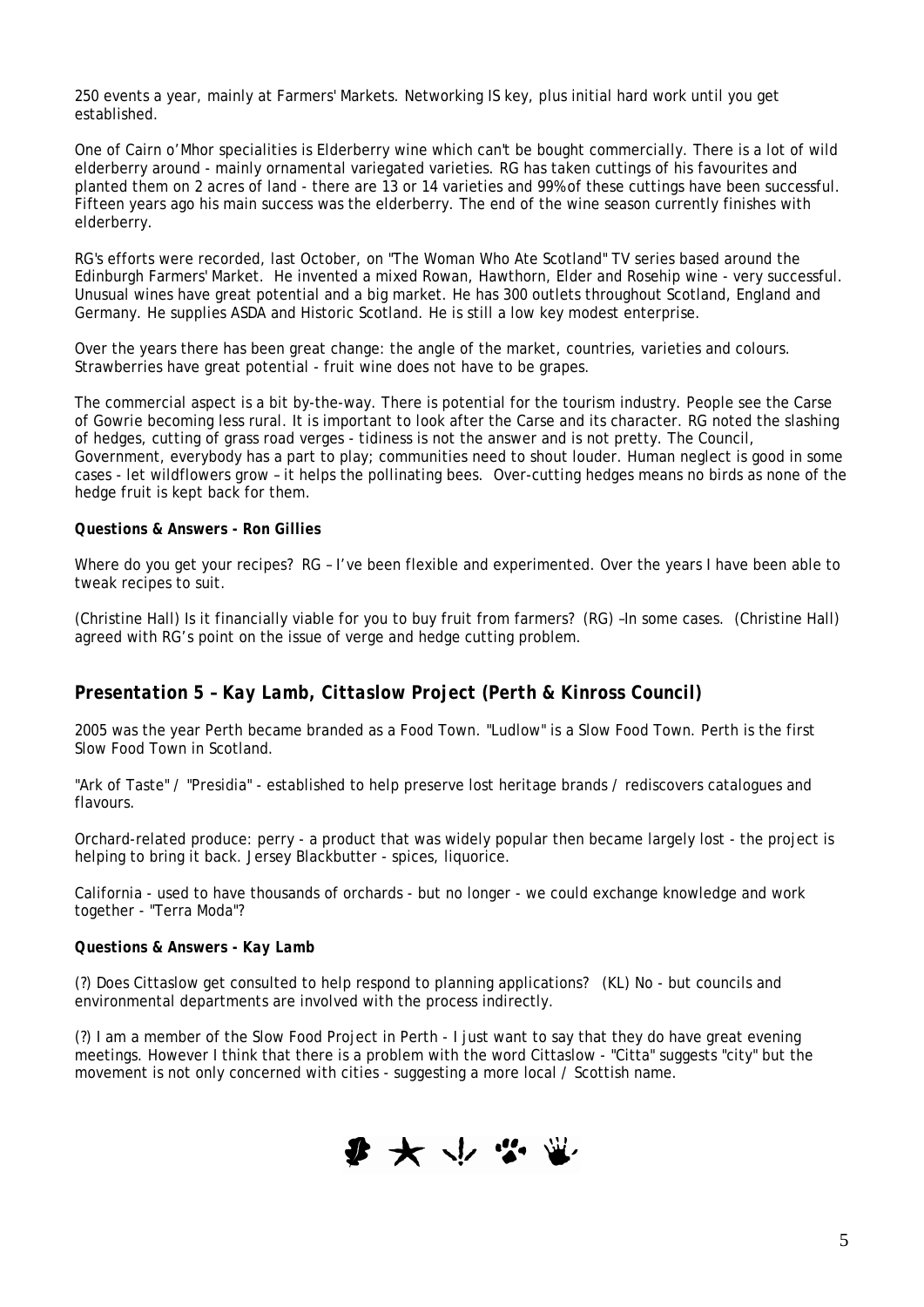### **SEMINAR PANEL - QUESTIONS & ANSWERS**

(TW) Wanted to raise the problem of relating local small-scale activities to large-scale legislation. A friend took over a raspberry farm to make "Framboise". Unfortunately legislation is not so easy for this. Another neighbour pressed a lot of fruit but ended up giving most of it away. It is difficult to become commercial at such a small-scale.

(RG) Nothing is impossible. Environmental Health and Customs issues are easy enough to accommodate, even when starting out small-scale.

(SH) There is not an easy answer. One needs to tackle each issue as it arises to get through the bureaucracy we need to share the knowledge and expertise in this. Some people are closer to government than others pro-monopoly. When there is a fixed cost small companies suffer more. There should be thresholds. Successful help can come through organisations such as the Small Business Gateway who work with local people to get them through this maze. PKCT / Big Tree Scotland / Scottish Enterprise are all excellent in giving information and helping talk about bureaucracy.

(CH) There is an advantage in having an organisation made up of a group of people which represents on behalf of other orchard owners.

(Elaine Whiteley) She wanted to plant an orchard but it was not financially viable (due to other issues such as fencing etc) - she met a wall of bureaucracy. The costs of setting up were proportionally greater if you want to promote diversity and establish new orchards. (DI) Yes - the whole agricultural system is changing. The new Rural Development Plan is going to help - it will move in the right direction.

(RG) One would need a farm number in order to get a grant. (SH) Economies of scale - get together with others of a similar mind and position.

(Estelle Ward) wanted to move something forward - thinks there is little future for local people. There is land near her - if funding is given to an owner for grazing, the local people have no say. It would be different if funding was given and the whole community was able to use this. She thinks the land is just waiting for planning permission. Will this Initiative give protection? (DI) There is no reason why the land won't be used for grazing. We can't force owners.

(SH) We shouldn't put all our eggs in the public funds basket. Urge individual entrepreneurship.

(J Hancox) There are other sources of funding available. We have set up the Children's Orchard and got help from the Big Lottery Fund and Volunteers (and banks and offices). It is worth exploring other avenues - shout about environmental and health benefits. Entrepreneurship is very important.

(CH) Land use funding is never going to be significant. For non-profit organisations there are lots of opportunities for community groups to get £5,000 available for surveys etc. - this would at least get the ball rolling.

(Liz Houghton) There was a relict orchard near her. Unfortunately there was a serious problem with orchard use and grazing. There are very strict health regulations, having to be careful about contamination. In the past however this combination was okay. (DI) what if the orchard was managed better? (LH) No - this would make it more susceptible to dangerous viruses.

(SH) This is a valid point to follow up. (WD) Could the fallen apples be useful? (RG) If you were there in time every day to pick them up. (WD) You have to be quick as the natural yeast moves in as soon as they hit the ground. (RG) You can kill off the natural yeast, but for the likes of grape wine, few yeasts work away. Different fruit requires different processes. You do need a sterile environment. Fallen apples are also good for juicing depending on the variety (not for making wine however).

(P Hancox) How do we preserve orchards? Surveys must be good for this. What about protecting local heritage varieties? Should old and existing varieties be retained and new ones developed?

(CH) All varieties are important. We do have a foundation set up now from surveys taken - the next step is to analyse the data with orchard owners - we need to take a pragmatic approach while considering heritage varieties but also modern varieties.